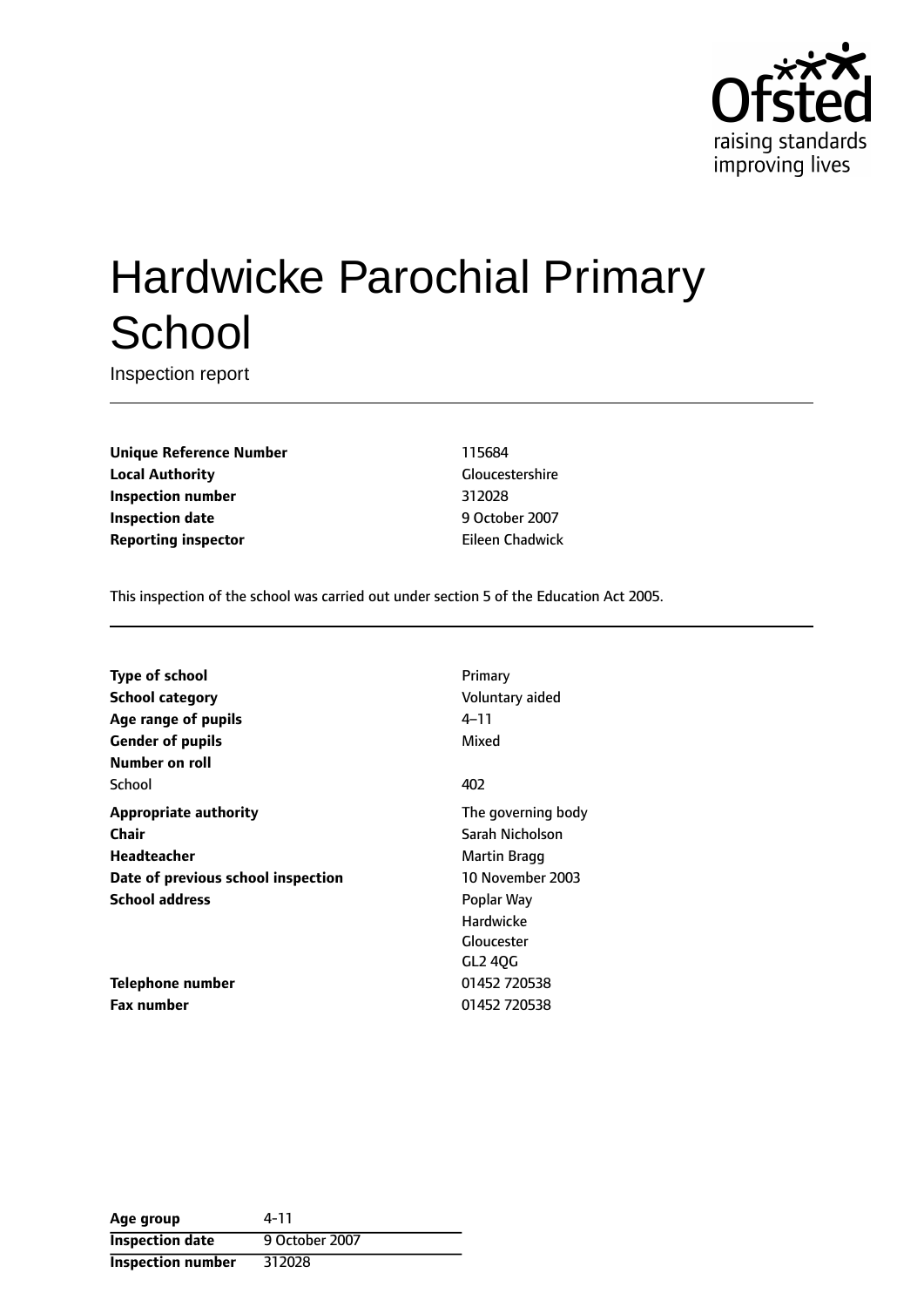.

© Crown copyright 2007

#### Website: www.ofsted.gov.uk

This document may be reproduced in whole or in part for non-commercial educational purposes, provided that the information quoted is reproduced without adaptation and the source and date of publication are stated.

Further copies of this report are obtainable from the school. Under the Education Act 2005, the school must provide a copy of this report free of charge to certain categories of people. A charge not exceeding the full cost of reproduction may be made for any other copies supplied.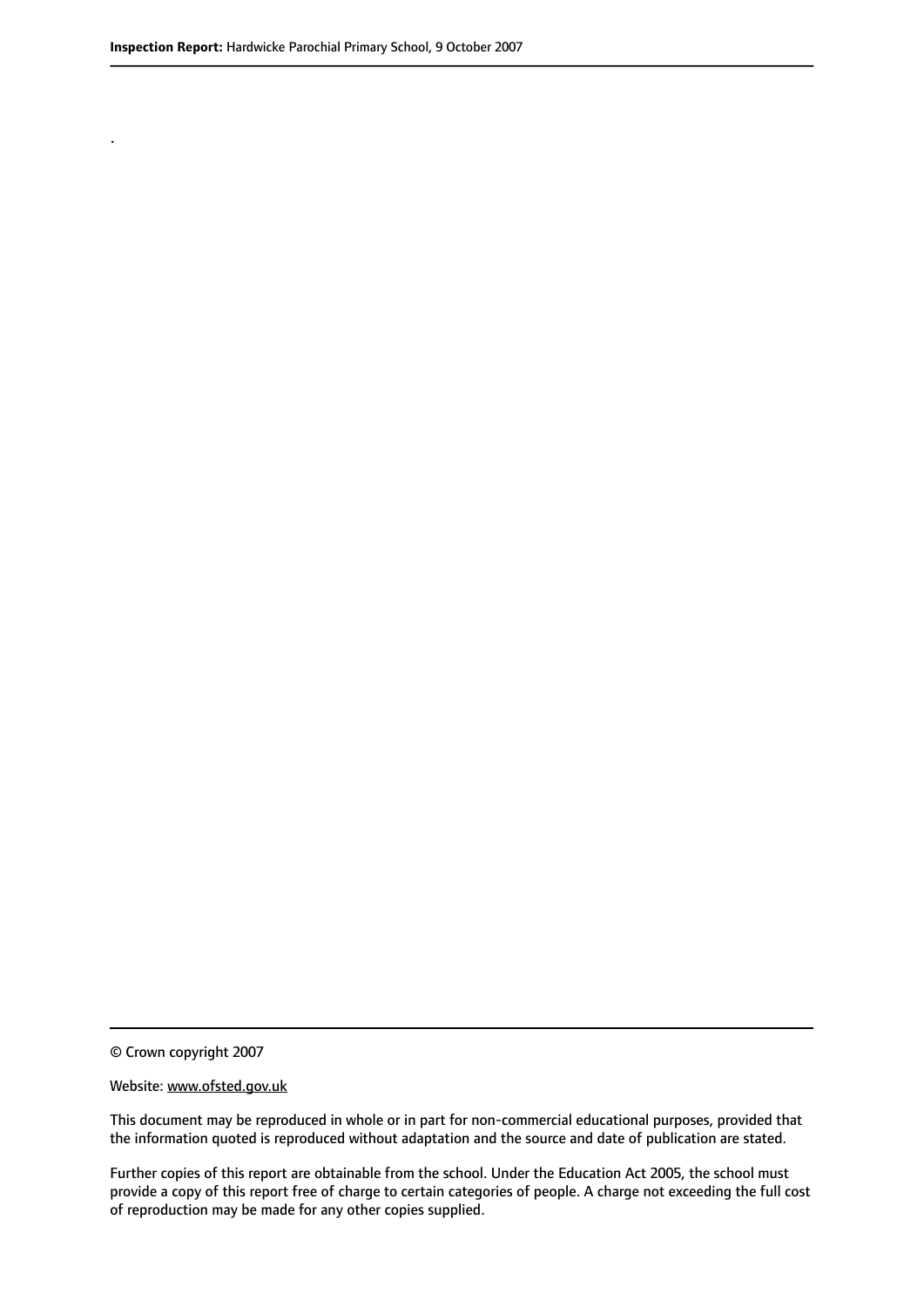# **Introduction**

The inspection was carried out by an Additional Inspector. The inspector evaluated the overall effectiveness of the school and investigated the following issues: the progress the pupils make in the Foundation Stage and Key Stage 1, pupils' progress in writing in Key Stages 1 and 2 and the impact of leadership and management and initiatives for raising standards and achievement. Evidence was gathered from lesson observations, discussions with pupils and staff, reviewing the assessment data the school uses to track the progress the pupils make and analysis of pupils' work. Other aspects of the school's work were not investigated in detail but the inspector found no evidence to suggest that the school's own assessments, as given in its self-evaluation, were not justified, and these have been included where appropriate in this report.

### **Description of the school**

This is a large primary school that serves the local parish as well as other parts of Gloucester. Nearly all pupils are of White British heritage. The proportion of pupils with learning difficulties and/or disabilities is below average. The proportion known to be eligible for free school meals is low. Pupils' attainment on entry is broadly at the level expected but there is a wide range. The headteacher took up post in September 2007. The school holds the Basic Skills Quality Mark, Early Years Bristol Standard Quality Award and Healthy Schools' Award.

### **Key for inspection grades**

| Outstanding  |
|--------------|
| Good         |
| Satisfactory |
| Inadequate   |
|              |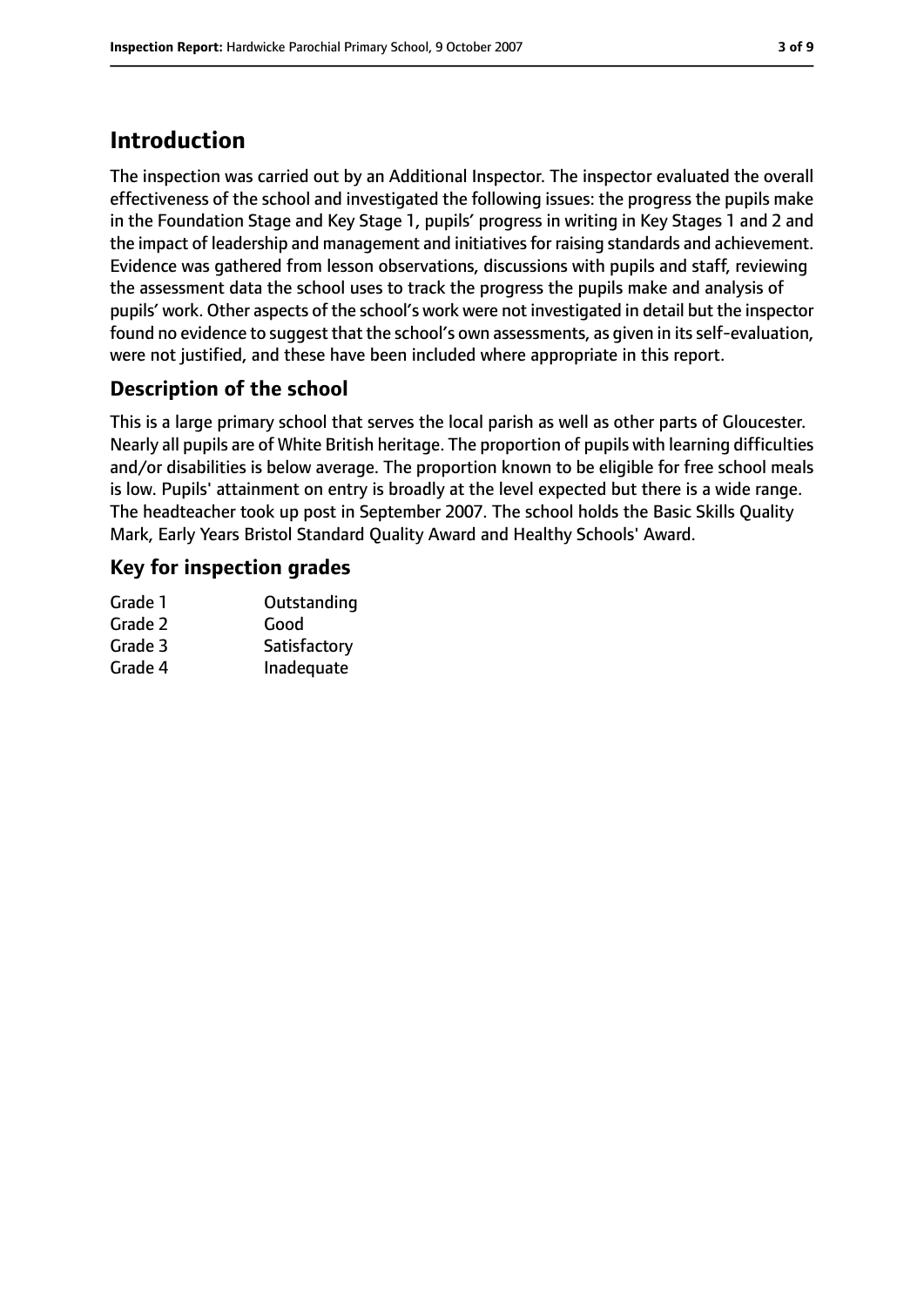### **Overall effectiveness of the school**

#### **Grade: 1**

The school is outstanding. Pupils' academic performance and personal development, including their behaviour, are excellent. The vibrant curriculum also enables pupils to develop their creative, practical and sporting talents to high levels. The talented and greatly committed staff have high expectations and prepare pupils extremely well for learning and adult life. The vast majority of parents justifiably see the school in a very favourable light. As one parent says: 'The whole ethos of the school is fantastic and I cannot praise children's achievements highly enough, both academically and socially'.

Pupils' achievement is exceptional. The superb start made in Reception isthoroughly built upon in Key Stage 1. Standards in Year 2 have risen in the last few years and pupils now enter Year 3 well above average in reading, writing and mathematics. This gives them a strong start to their junior education. By the end of Year 6, standards are exceptionally high in English, mathematics and science. Pupils with learning difficulties and/or disabilities make excellent progress throughout the school. The support they are given is first rate and, by the time they leave the school, very nearly all of them reach at least the expected standards in English, mathematics and science. More capable pupils achieve very well too because of good opportunities for the development of their skills and talents across a broad front.

The sustained and accomplished leadership of the school is central to ensuring that the focus on accelerating pupils' progress is always a priority. The new headteacher has already earned the respect of parents and pupils by the way he is building on the strong foundations laid by previous leaders and continuing to take the school forward. The deputy headteacher provides excellent support and senior leaders work closely together, bringing a wealth of experience to the school. Governors play key parts in challenging and supporting the school. They make very good use of their subject strengths to inform their monitoring work.

The quality of teaching is excellent. Teachers have considerable subject expertise and they manage their pupils very well. They are skilled in planning work and promoting good learning for all pupils. Teachers' skills are up to date and are rigorously monitored by senior and middle managers. These strengths are built upon and areas for improvement lead to professional development. This has produced very consistent teaching and learning, which is invariably good and very often outstanding. The school's arrangements for self-evaluation are thorough and very effective. Teachers and school leaders make very regular and informed checks on pupils' progress. It is to everyone's credit that standards are so high. However, in Key Stages 1 and 2, assessment information is predominantly recorded on paper rather than computer. The school has already identified this as an area for development so staff and leaders can evaluate pupils' progress even more efficiently.

Support from the local church and strong links with the community help to promote the school's family atmosphere and pupils' excellent spiritual, moral, social and cultural development. Pupils' contributions to the school and wider community are excellent. The thriving school council and the sports leaders' initiative are very good vehicles for enabling pupils to contribute to school decision making and for developing their leadership skills. Pupils take great pride in attending the school and with all their work. Their great enthusiasm for school life is reflected in their very good attendance.

The curriculum is wonderful. It is of a high quality in all areas, including the arts, history, science, design and technology and sport. It is innovative and pupils' learning in one subject enhances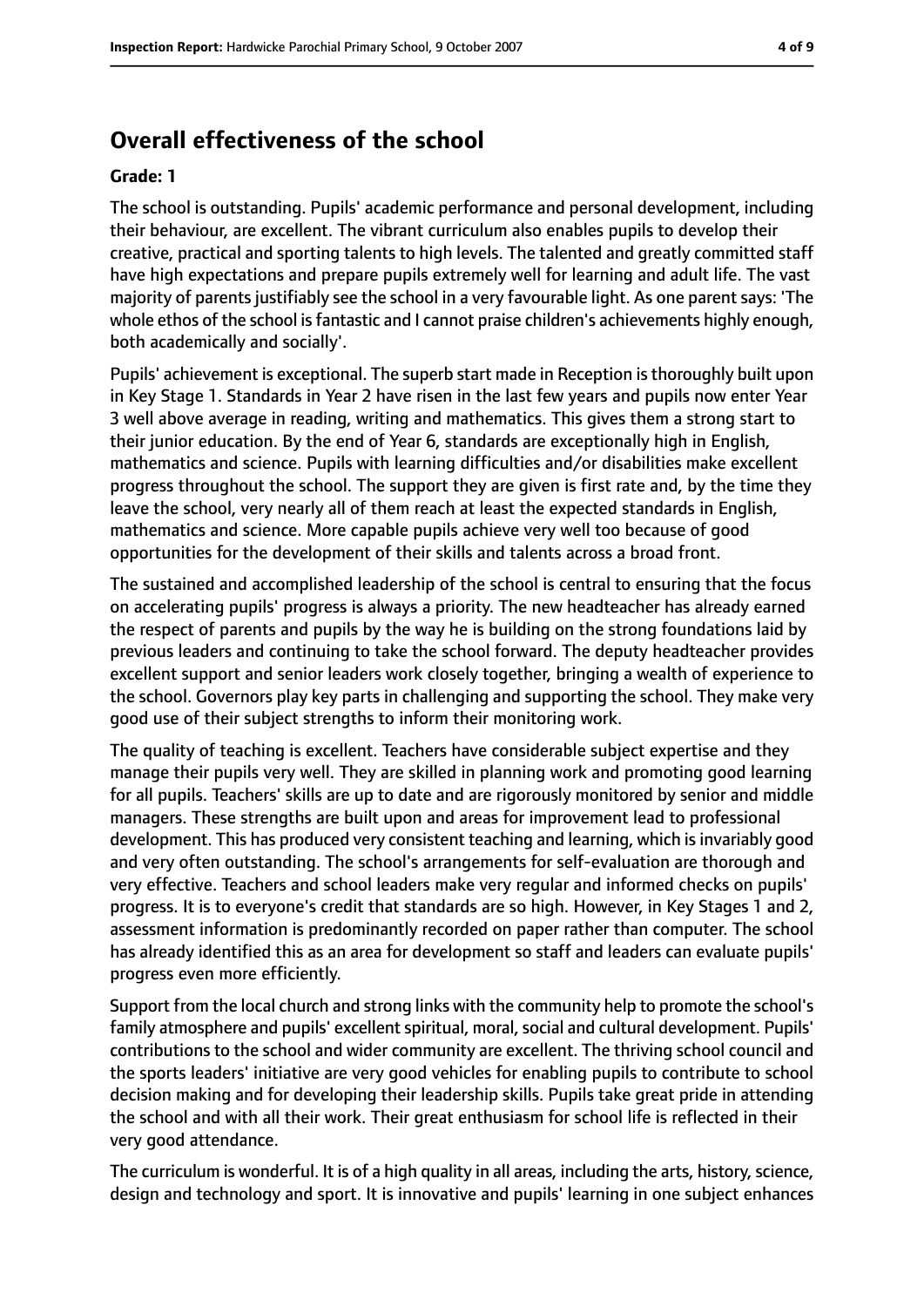another. It provides a firm foundation for pupils to learn basic skills and to experiment and create. Consequently, pupils reach high standards in all their work. The exciting and relevant curriculum is a significant reason why pupils do so well and enjoy schoolso much. It is enhanced through a very good range of extra activities and visits. Throughout the school the provision for reading is good and checked rigorously, and this is greatly appreciated by parents. Pupils come to love writing and learn to write exceedingly well for a wide range of purposes in many subjects. Setting in Key Stage 2 in English and mathematics enhances teachers' ability to match learning carefully to pupils' needs. This is particularly effective in accelerating the progress of more capable pupils and those who need to take more time to grasp new ideas. From the moment they enter the school, pupils are valued, extremely well cared for, supported and enabled to do their best.

### **Effectiveness of the Foundation Stage**

### **Grade: 1**

Parents recognise the Foundation Stage is a great strength of the school. One expressed the views of many parents in saying, 'I am more than happy with this school. Teachers are happy and welcoming and I have no problems with leaving my child under their care. My daughter has shown a remarkable improvement in learning.' Transition from home to school is very well managed and children readily settle into Reception. The high standards of care and safety help children to feel secure and happy. Children greatly enjoy being in Reception because there is an excellent range of learning activities and a lively and practical curriculum. There is a good balance for children to learn through purposeful play and adult led sessions. Children's speaking, literacy and numeracy skills are strongly promoted. Children make excellent progress across all areas of learning because activities are expertly matched to their learning needs. Very capable children are quickly identified and given more challenging work. By the time children begin Year 1, most have reached the expected levels and some exceed them, including in reading, writing and mathematics. Teaching and assessment systems are of a high quality. Assessments are computer based and are rigorously checked to make sure all children are making the progress of which they are capable. The leadership of the Foundation Stage and teamwork between staff are excellent.

### **What the school should do to improve further**

■ Implement a computer-based system for recording pupils' assessments in Key Stages 1 and 2 so teachers and school leaders can evaluate pupils' progress more efficiently.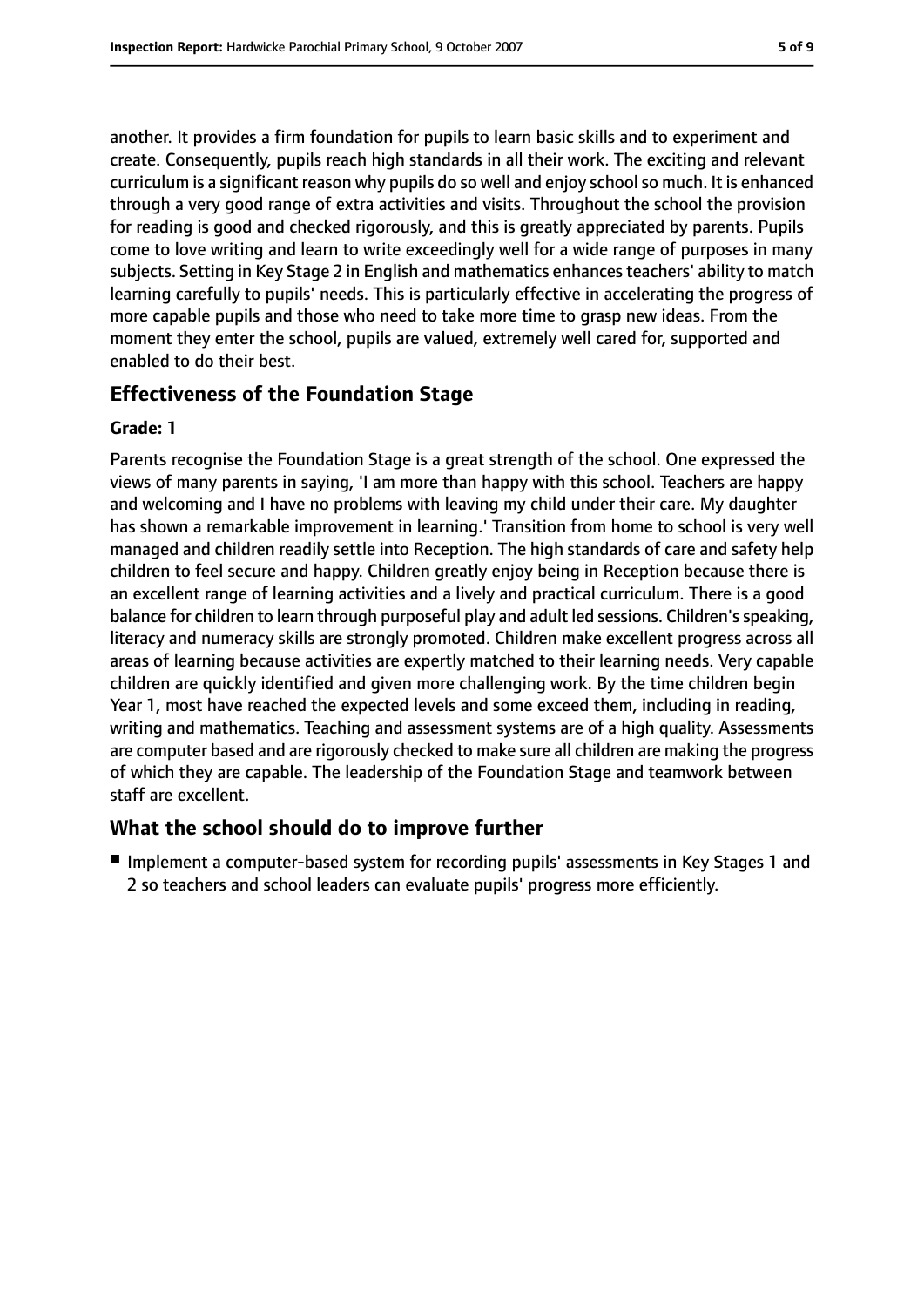**Any complaints about the inspection or the report should be made following the procedures set out in the guidance 'Complaints about school inspection', which is available from Ofsted's website: www.ofsted.gov.uk.**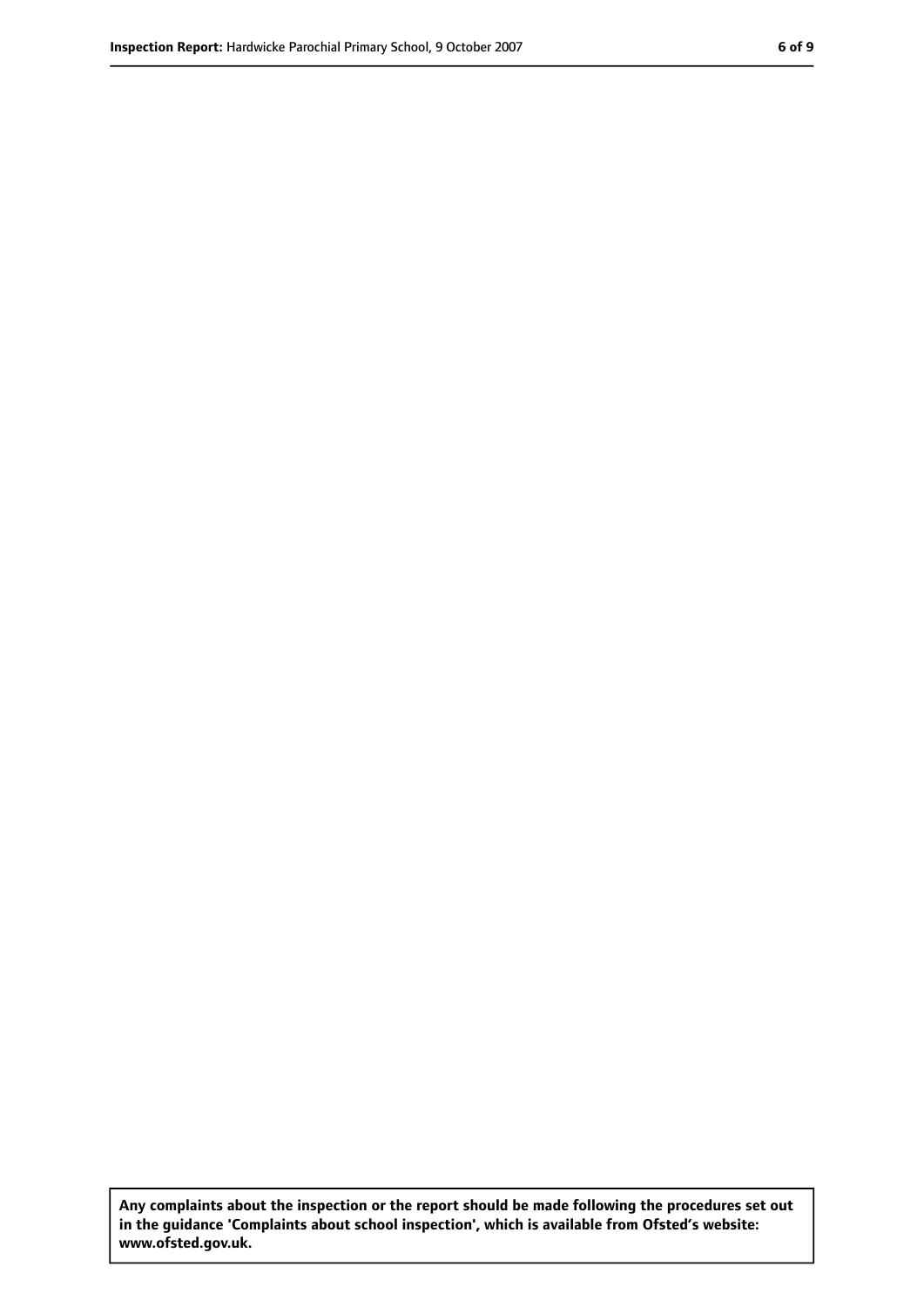# **Inspection judgements**

| $^{\backprime}$ Key to judgements: grade 1 is outstanding, grade 2 good, grade 3 satisfactory, and | <b>School</b>  |
|----------------------------------------------------------------------------------------------------|----------------|
| arade 4 inadequate                                                                                 | <b>Overall</b> |

### **Overall effectiveness**

| How effective, efficient and inclusive is the provision of education, integrated<br>care and any extended services in meeting the needs of learners? |     |
|------------------------------------------------------------------------------------------------------------------------------------------------------|-----|
| Effective steps have been taken to promote improvement since the last<br>inspection                                                                  | Yes |
| How well does the school work in partnership with others to promote learners'<br>well-being?                                                         |     |
| The effectiveness of the Foundation Stage                                                                                                            |     |
| The capacity to make any necessary improvements                                                                                                      |     |

### **Achievement and standards**

| How well do learners achieve?                                                                               |  |
|-------------------------------------------------------------------------------------------------------------|--|
| The standards <sup>1</sup> reached by learners                                                              |  |
| How well learners make progress, taking account of any significant variations between<br>groups of learners |  |
| How well learners with learning difficulties and disabilities make progress                                 |  |

### **Personal development and well-being**

| How good is the overall personal development and well-being of the<br>learners?                                  |  |
|------------------------------------------------------------------------------------------------------------------|--|
| The extent of learners' spiritual, moral, social and cultural development                                        |  |
| The extent to which learners adopt healthy lifestyles                                                            |  |
| The extent to which learners adopt safe practices                                                                |  |
| How well learners enjoy their education                                                                          |  |
| The attendance of learners                                                                                       |  |
| The behaviour of learners                                                                                        |  |
| The extent to which learners make a positive contribution to the community                                       |  |
| How well learners develop workplace and other skills that will contribute to<br>their future economic well-being |  |

### **The quality of provision**

| How effective are teaching and learning in meeting the full range of the<br>learners' needs?          |  |
|-------------------------------------------------------------------------------------------------------|--|
| How well do the curriculum and other activities meet the range of needs<br>and interests of learners? |  |
| How well are learners cared for, quided and supported?                                                |  |

 $^1$  Grade 1 - Exceptionally and consistently high; Grade 2 - Generally above average with none significantly below average; Grade 3 - Broadly average to below average; Grade 4 - Exceptionally low.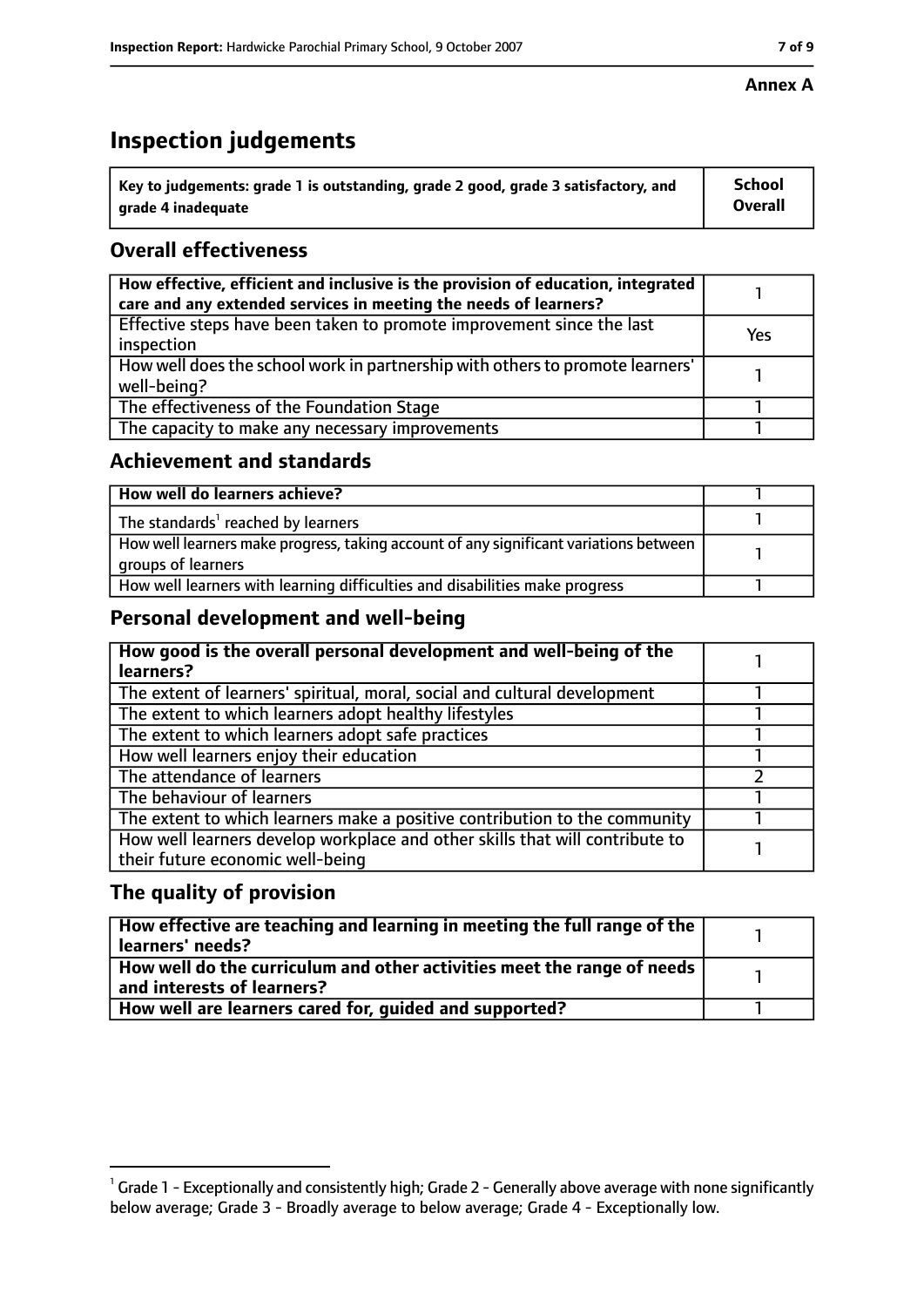# **Leadership and management**

| How effective are leadership and management in raising achievement<br>and supporting all learners?                                              |     |
|-------------------------------------------------------------------------------------------------------------------------------------------------|-----|
| How effectively leaders and managers at all levels set clear direction leading<br>to improvement and promote high quality of care and education |     |
| How effectively leaders and managers use challenging targets to raise standards                                                                 |     |
| The effectiveness of the school's self-evaluation                                                                                               |     |
| How well equality of opportunity is promoted and discrimination tackled so<br>that all learners achieve as well as they can                     |     |
| How effectively and efficiently resources, including staff, are deployed to<br>achieve value for money                                          |     |
| The extent to which governors and other supervisory boards discharge their<br>responsibilities                                                  |     |
| Do procedures for safeguarding learners meet current government<br>requirements?                                                                | Yes |
| Does this school require special measures?                                                                                                      | No  |
| Does this school require a notice to improve?                                                                                                   | No  |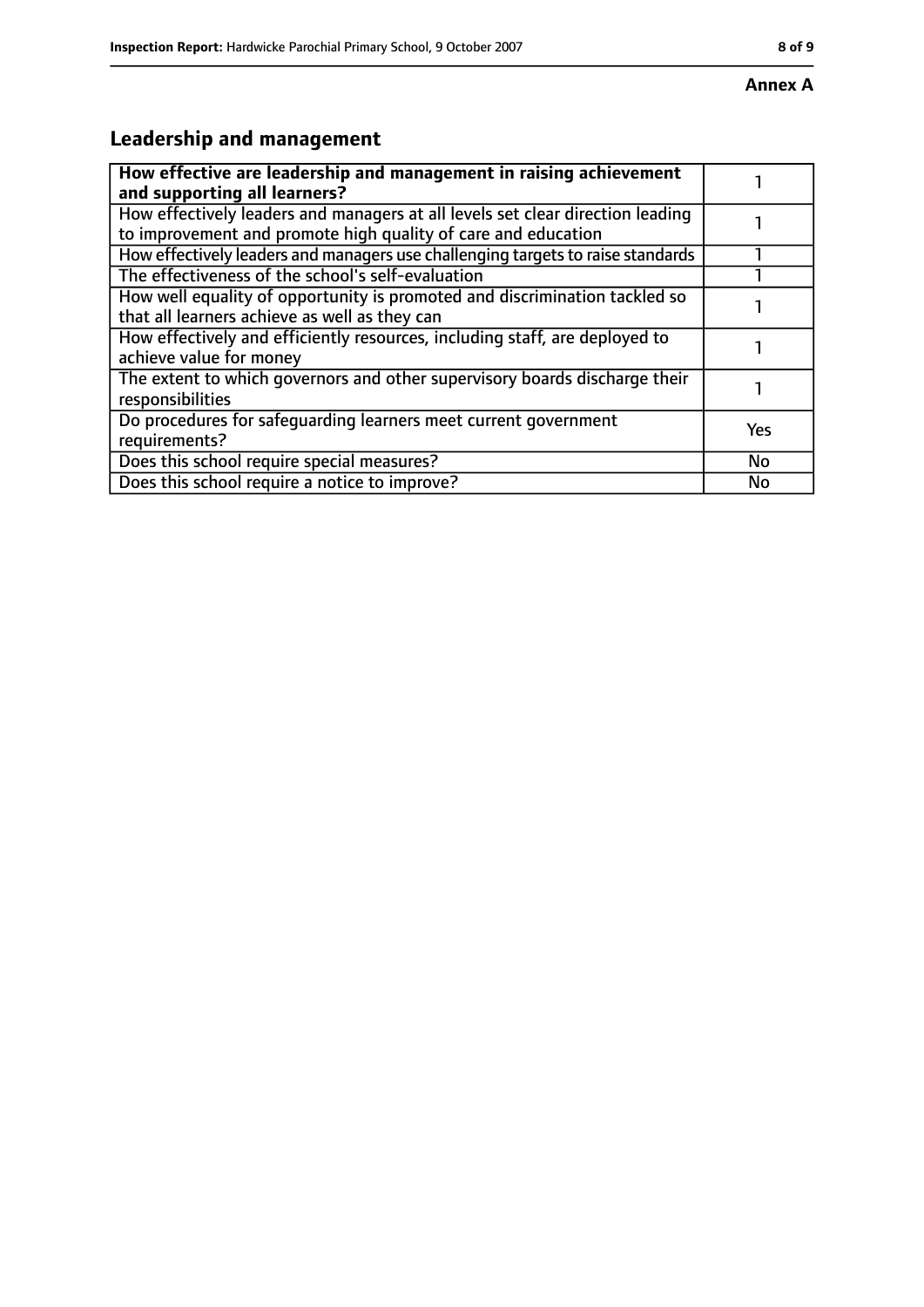### **Text from letter to pupils explaining the findings of the inspection**

10 October 2007

### Dear Pupils

Inspection of Hardwicke Parochial Primary School, Gloucester, GL2 4QG

Thank you for making me so welcome when I visited your school. I enjoyed talking to you and our discussions helped me to get to know your school in a short time. It was good to find that your views of your school matched mine.

First, you need to know your school is outstanding and you make excellent progress. Here are some brilliant things about your school:

- You reach high standards in English, mathematics and science.
- You have many wonderful learning opportunities, for example in art, music, history, design and technology and sport.
- Your behaviour is excellent and you are very helpful.
- You take pride in your school and work and are a credit to your school.
- Teachers take superb care of you and really help you with your learning.
- Your new headteacher and other school leaders are working hard to make sure you always have such good opportunities for learning.

This is what we are asking the school to change:

■ Help teachers and managers to check your progress more easily by using computers.

I hope you will continue to enjoy school and try hard in all you do so your work gets better and better.

Best wishes

Eileen Chadwick Lead inspector